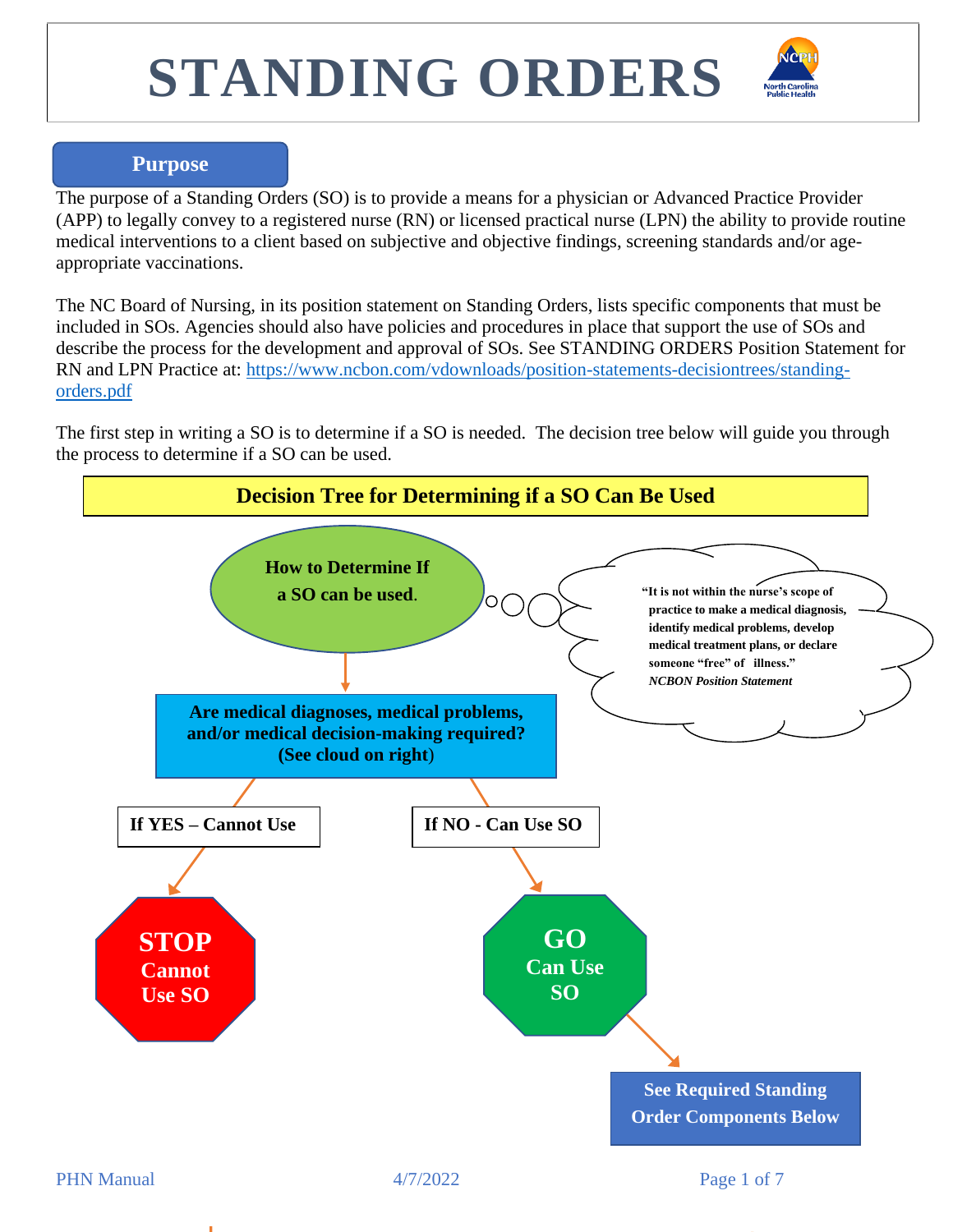

### **Required Components of a Standing Order**

**See [STANDING ORDERS Position Statement for RN and LPN Practice](https://www.ncbon.com/vdownloads/position-statements-decision-trees/standing-orders.pdf)** 

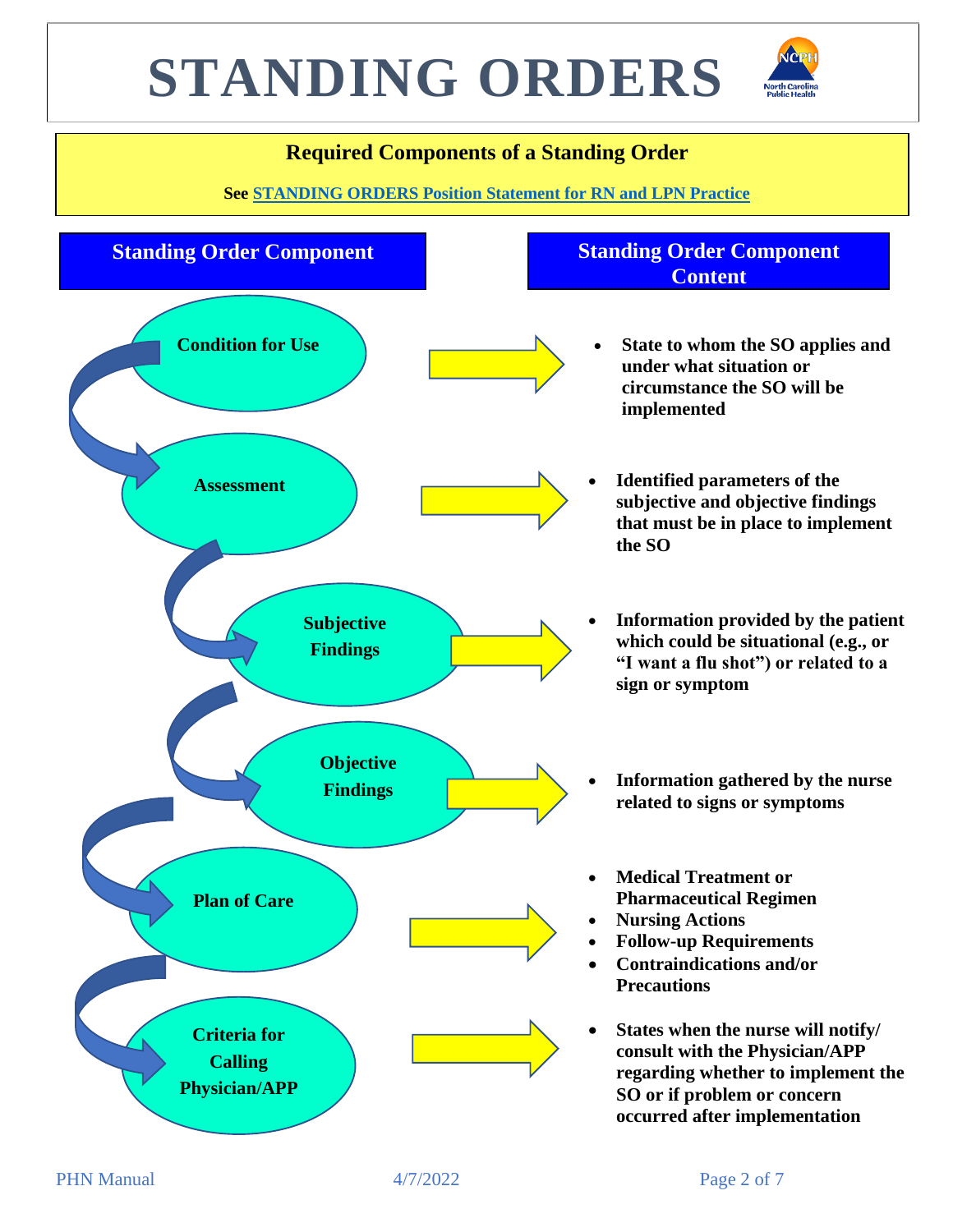

### **Standing Order Components Described**

#### **Title of Standing Order**

**State the purpose of the SO and who, what, where, when and to whom the SO is directed (patient) and to**  whom (nurse) the authority is given to carry out the SO. (See Naloxone SO example on page 4 of this **document).**

| <b>Condition or Situation</b> |                                                                                                                                                                                                                                                                                                                                                                                                                                                                                                                                                                                  |  |  |  |  |  |
|-------------------------------|----------------------------------------------------------------------------------------------------------------------------------------------------------------------------------------------------------------------------------------------------------------------------------------------------------------------------------------------------------------------------------------------------------------------------------------------------------------------------------------------------------------------------------------------------------------------------------|--|--|--|--|--|
| <b>Condition or</b>           | State to whom the SO applies and under what circumstance(s) the SO will be                                                                                                                                                                                                                                                                                                                                                                                                                                                                                                       |  |  |  |  |  |
| <b>Situation in Which</b>     | implemented.                                                                                                                                                                                                                                                                                                                                                                                                                                                                                                                                                                     |  |  |  |  |  |
| the SO Will Be Used           |                                                                                                                                                                                                                                                                                                                                                                                                                                                                                                                                                                                  |  |  |  |  |  |
|                               | <b>Assessment</b>                                                                                                                                                                                                                                                                                                                                                                                                                                                                                                                                                                |  |  |  |  |  |
| <b>Assessment Criteria</b>    | Define the parameters that will need to be assessed which will then be outlined under                                                                                                                                                                                                                                                                                                                                                                                                                                                                                            |  |  |  |  |  |
|                               | the subjective and objective findings that must be in place to implement the SO.                                                                                                                                                                                                                                                                                                                                                                                                                                                                                                 |  |  |  |  |  |
|                               | <b>Subjective</b>                                                                                                                                                                                                                                                                                                                                                                                                                                                                                                                                                                |  |  |  |  |  |
| Subjective                    | List information provided by the patient which could be situational or related to a sign<br>or symptom (e.g., Pt. c/o pain, Pt. states, "I missed my period and I think I might be<br>pregnant").                                                                                                                                                                                                                                                                                                                                                                                |  |  |  |  |  |
|                               | Subjective data are information from the patient's point of view, including feelings,<br>perceptions and concerns.                                                                                                                                                                                                                                                                                                                                                                                                                                                               |  |  |  |  |  |
|                               | <b>Objective</b>                                                                                                                                                                                                                                                                                                                                                                                                                                                                                                                                                                 |  |  |  |  |  |
| Objective                     | List information gathered by the nurse related to signs (things the nurse can see or<br>observe such as cut, sweating, bruise, rash, etc.), objective findings associated with<br>symptoms (e.g., pain scale results), test results, vital signs, or documentation of<br>physical assessment or diagnostic findings.<br>Objective data are observable and measurable data obtained through observation,<br>physical examination, and/or laboratory and diagnostic testing. This may include an<br>observation that the patient presented to the clinic for a specific treatment. |  |  |  |  |  |
|                               | <b>Nursing Plan of Care</b>                                                                                                                                                                                                                                                                                                                                                                                                                                                                                                                                                      |  |  |  |  |  |
| <b>Contraindications</b>      | Define under what conditions the SO cannot be implemented (e.g., Patient is allergic to                                                                                                                                                                                                                                                                                                                                                                                                                                                                                          |  |  |  |  |  |
| for Use of this               | a treatment prescribed in the SO; Patient cannot receive the injection in the anatomical                                                                                                                                                                                                                                                                                                                                                                                                                                                                                         |  |  |  |  |  |
| Order                         | area specified r/t physical anomaly, etc.).                                                                                                                                                                                                                                                                                                                                                                                                                                                                                                                                      |  |  |  |  |  |
| <b>Medical Treatment</b>      | Describes the medical treatment and/or pharmaceutical regimen the nurse will follow<br>(e.g., Follow XXX specimen collection procedures; Give Tdap IM in Deltoid muscle<br>using 1 inch 22-gauge needle for adults, etc.).                                                                                                                                                                                                                                                                                                                                                       |  |  |  |  |  |
| <b>Nursing Actions</b>        | Include here: 1) information on education provided to patient's situation, condition or<br>disease in which the SO covers; 2) lists pertinent after-care instructions to be provided<br>to the patient (e.g., "Call the office if develop a fever of 101F or greater after Tdap" or<br>"If you experience any signs or symptoms of premature labor before you have your<br>first OB appointment, call the office or go to your nearest emergency department"); 3)<br>note how the patient tolerated treatment or procedures provided under the SO.                               |  |  |  |  |  |
| <b>Follow-up</b>              | List here, instructions for patient follow-up (e.g., Nurse will contact patient within<br>XXX days), any follow-up appointments, referrals if indicated, etc.                                                                                                                                                                                                                                                                                                                                                                                                                    |  |  |  |  |  |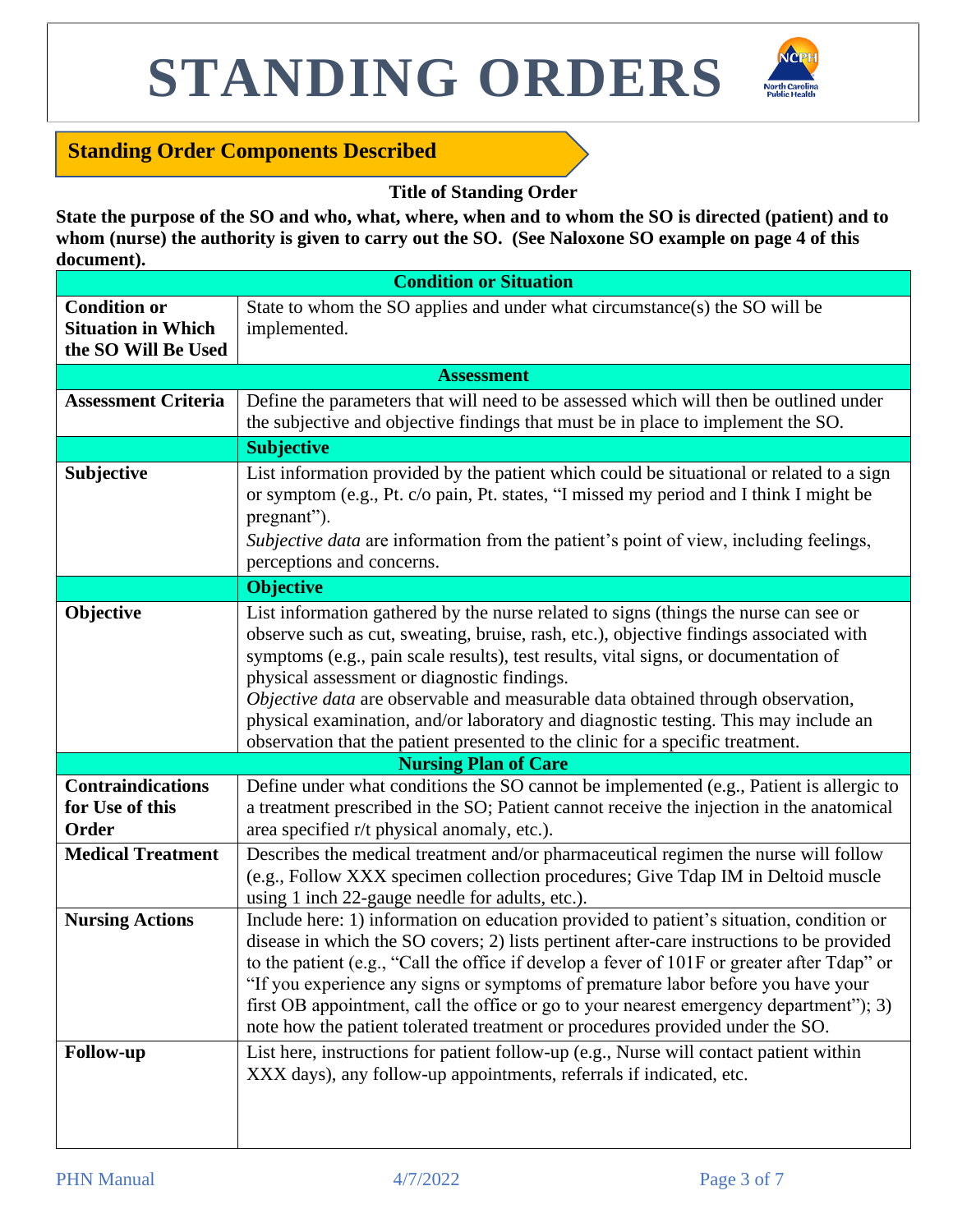



|                      | <b>Criteria for Notifying the Physician/APP</b>                                      |
|----------------------|--------------------------------------------------------------------------------------|
| Criteria for         | State when the nurse will notify or consult with the physician/APP regarding whether |
| Notifying the        | to implement the SO or if a problem or concern occurred before or after              |
| <b>Physician/APP</b> | implementation.                                                                      |

**Approved by Physician/APP**: The agency Physician or Advanced Practice Provider **must** sign SOs initially and review and revise (if needed) at least annually. Revisions require new signatures.

**Date Written:** Denotes the date written or approved. Agency policy must state how SOs are written, reviewed, and/or revised. SOs must be reviewed and signed at least annually.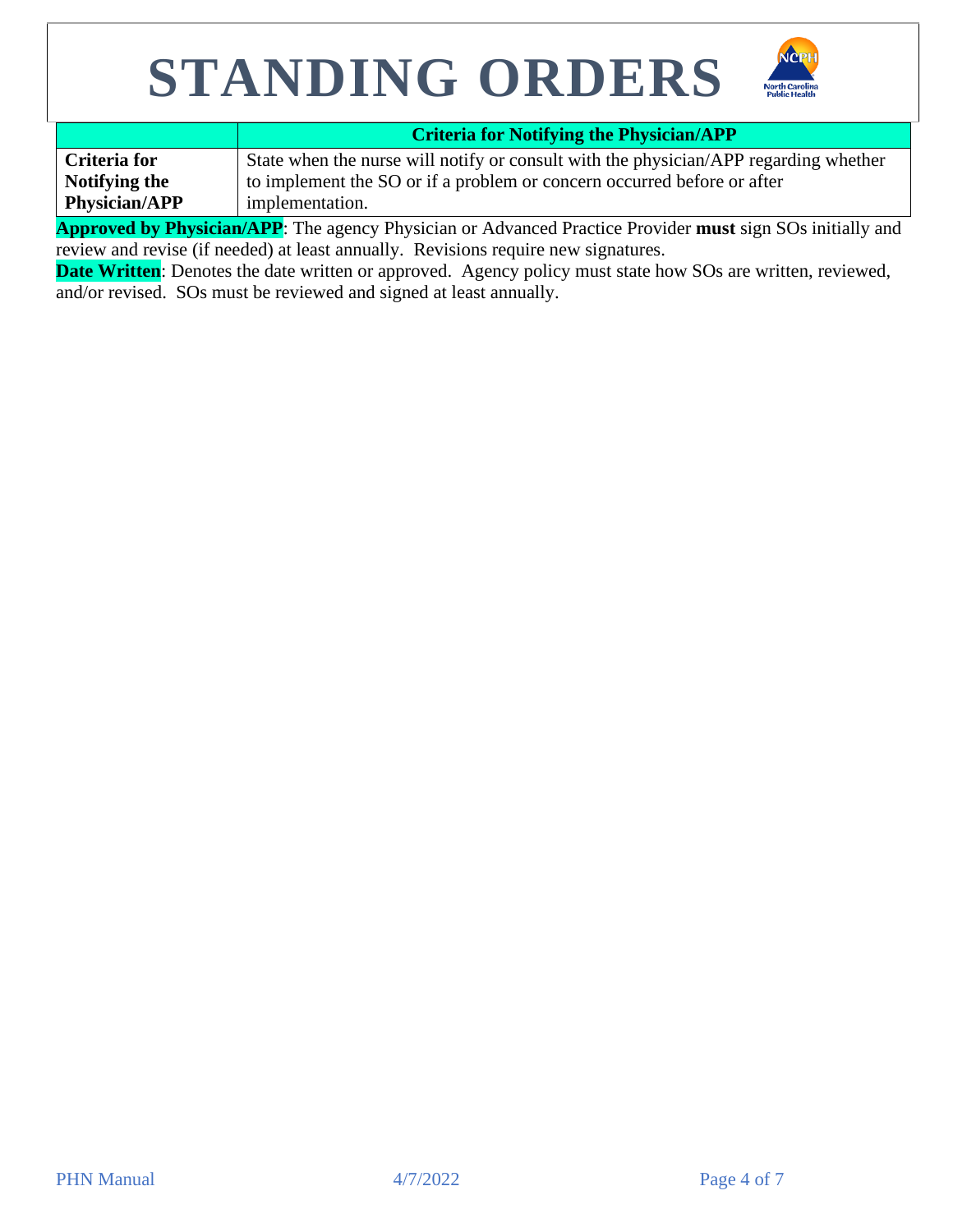

### **Example Standing Order**

The following example standing order (**provided for illustrative purposes only)** was developed in accordance with the guidance detailed in the *STANDING ORDERS Position Statement for RN and LPN Practice* at: <https://www.ncbon.com/vdownloads/position-statements-decision-trees/standing-orders.pdf>

#### **Naloxone HCl Standing Order (SO) for Emergency Use in the Local Health Department**

**\_\_\_\_\_\_\_\_\_\_\_\_\_\_\_\_\_\_\_\_\_\_\_\_\_\_\_\_\_\_\_\_\_\_\_\_\_\_\_\_\_\_\_\_\_\_\_\_\_\_\_\_\_\_\_\_\_\_\_\_\_\_\_\_\_\_\_\_\_\_\_\_\_\_\_\_\_\_\_\_\_\_\_\_\_\_\_\_\_\_\_**

This Standing Order is for all Registered Nurses (RN's) and Licensed Practical Nurses (LPN's) practicing in local health departments in North Carolina to administer \*Narcan (naloxone HCl) from the emergency cart (or equivalent) to any person who is possibly experiencing an opioid over-dose. Naloxone HCl is indicated for the reversal of opioid overdose induced by natural or synthetic opioids.

(\**If agency stocks a different formulary, insert that formulary here instead*.

|  |  | For the purposes of this SO, "opioid" is defined as any natural or synthetic opioid product. |  |  |  |
|--|--|----------------------------------------------------------------------------------------------|--|--|--|
|  |  |                                                                                              |  |  |  |

| <b>Condition or Situation</b>                                                     |                                                                                                                                                                                                                                                                                                                                                                                 |  |  |  |  |
|-----------------------------------------------------------------------------------|---------------------------------------------------------------------------------------------------------------------------------------------------------------------------------------------------------------------------------------------------------------------------------------------------------------------------------------------------------------------------------|--|--|--|--|
| <b>Condition or</b><br><b>Situation in Which</b><br>the SO Will Be<br><b>Used</b> | Anyone who presents in a NC local health department who is or becomes<br>unresponsive, loses consciousness, is not breathing or has no pulse. Emergency<br>procedures will be initiated, and Narcan nasal spray 4 mg/0.1 mL will be<br>administered to the person per agency emergency policy. (If agency stocks a different<br>formulary, insert that formulary here instead.) |  |  |  |  |
| <b>Assessment</b>                                                                 |                                                                                                                                                                                                                                                                                                                                                                                 |  |  |  |  |
| <b>Assessment</b><br>Criteria                                                     | Assess the client for:<br>1. Responsiveness by speaking and touching the person.<br>2. Pulse - for presence/absence                                                                                                                                                                                                                                                             |  |  |  |  |
|                                                                                   | <b>Subjective</b>                                                                                                                                                                                                                                                                                                                                                               |  |  |  |  |
| Subjective                                                                        | Anyone who presents with any of the following:<br>1. Known or suspected opioid over-dose<br>2. becomes unresponsive<br>has loss of consciousness<br>$\mathcal{R}$<br>4. has no assessable respirations                                                                                                                                                                          |  |  |  |  |
|                                                                                   | <b>Objective</b>                                                                                                                                                                                                                                                                                                                                                                |  |  |  |  |
| Objective                                                                         | Anyone who presents with any of the following:<br>1. unresponsive –does not respond to verbal or physical stimulation<br>2. unconscious $-\text{does not respond to touch}$<br>3. does not have a pulse<br>4. does not have respirations                                                                                                                                        |  |  |  |  |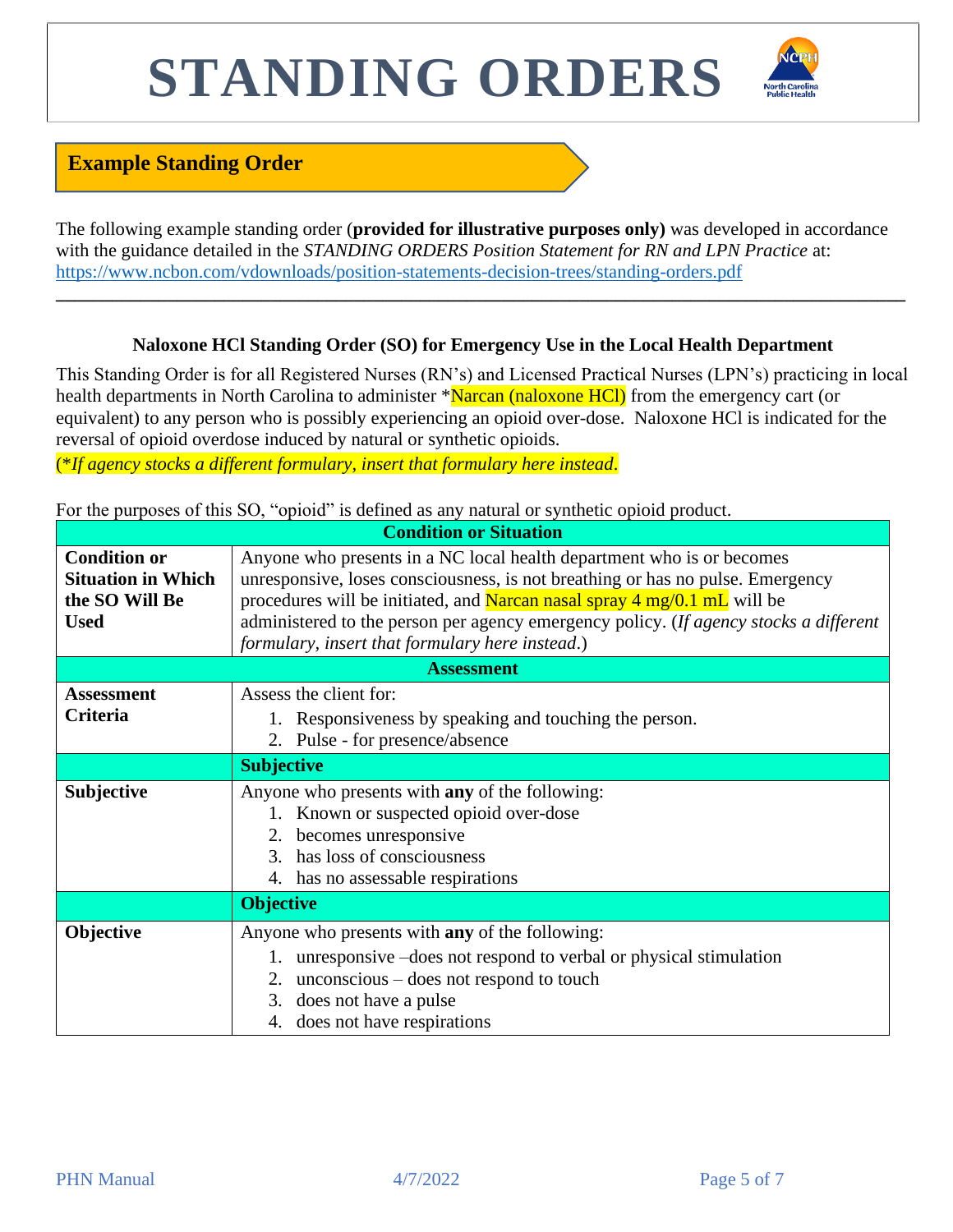

| <b>Nursing Plan of Care</b> |                                                                                                                                                                                                                                                                                                                                                                                                                                       |  |  |  |  |  |
|-----------------------------|---------------------------------------------------------------------------------------------------------------------------------------------------------------------------------------------------------------------------------------------------------------------------------------------------------------------------------------------------------------------------------------------------------------------------------------|--|--|--|--|--|
| <b>Contraindications</b>    | Known allergy to Narcan (If agency stocks a different formulary, insert that                                                                                                                                                                                                                                                                                                                                                          |  |  |  |  |  |
| for Use of this             | <i>formulary here instead.)</i>                                                                                                                                                                                                                                                                                                                                                                                                       |  |  |  |  |  |
| Order                       |                                                                                                                                                                                                                                                                                                                                                                                                                                       |  |  |  |  |  |
| <b>Medical Treatment</b>    | If one of the subjective or objective findings are present:<br>1. Call 911 immediately<br>2. Administer Narcan nasal spray (4 mg/0.1 mL) intranasally into one (1) nostril<br>and initiate CPR as indicated. (If agency stocks a different formulary, insert<br>that formulary here instead.)                                                                                                                                         |  |  |  |  |  |
|                             | 3. If the person is unresponsive to voice or touch, has no respirations or no pulse<br>or relapses to such conditions, repeat Narcan nasal spray (If agency stocks a<br>different formulary, insert that formulary here instead.) using a new nasal<br>spray up to (2) two doses in alternating nostrils, continue CPR as indicated<br>until person becomes responsive or emergency medical services (EMS)<br>arrives and takes over. |  |  |  |  |  |
| <b>Nursing Actions</b>      | 1. Call 911 immediately                                                                                                                                                                                                                                                                                                                                                                                                               |  |  |  |  |  |
|                             | 2. Follow emergency policy and procedure for the health department.                                                                                                                                                                                                                                                                                                                                                                   |  |  |  |  |  |
|                             | 3. Request staff person to obtain Narcan nasal spray. (If agency stocks a different                                                                                                                                                                                                                                                                                                                                                   |  |  |  |  |  |
|                             | formulary, insert that formulary here instead.)                                                                                                                                                                                                                                                                                                                                                                                       |  |  |  |  |  |
|                             | 4. Move the emergency cart or equivalent to the person.                                                                                                                                                                                                                                                                                                                                                                               |  |  |  |  |  |
|                             | 5. Initiate CPR as indicated until EMS arrives and takes over.                                                                                                                                                                                                                                                                                                                                                                        |  |  |  |  |  |
|                             | 6. Move the person on their side (recovery position) after giving nasal spray.                                                                                                                                                                                                                                                                                                                                                        |  |  |  |  |  |
|                             | Continue to assess the person's responsiveness, respiration and pulse.                                                                                                                                                                                                                                                                                                                                                                |  |  |  |  |  |
| <b>Follow-up</b>            | Document actions taken in the electronic health record, including vital signs,<br>1.<br>medications and treatments, the time of administration, the time event was                                                                                                                                                                                                                                                                    |  |  |  |  |  |
|                             | observed, name of personnel administering or observing, and the person's<br>response.                                                                                                                                                                                                                                                                                                                                                 |  |  |  |  |  |
|                             | Support the person as they recover and encourage further medical evaluation.<br>2.                                                                                                                                                                                                                                                                                                                                                    |  |  |  |  |  |
|                             | Report the events and actions taken to first responders/EMS when they arrive.<br>3.                                                                                                                                                                                                                                                                                                                                                   |  |  |  |  |  |
|                             | <b>Criteria for Notifying the Physician/APP</b>                                                                                                                                                                                                                                                                                                                                                                                       |  |  |  |  |  |
| <b>Criteria</b> for         | 1. Consult with the medical provider of a known allergy to Narcan. (If agency                                                                                                                                                                                                                                                                                                                                                         |  |  |  |  |  |
| Notifying the               | stocks a different formulary, insert that formulary here instead.)                                                                                                                                                                                                                                                                                                                                                                    |  |  |  |  |  |
| <b>Physician/APP</b>        | Report use of this SO to the medical director per agency emergency policy after<br>2.<br>implementation.                                                                                                                                                                                                                                                                                                                              |  |  |  |  |  |

Approved by: \_\_\_\_\_\_\_\_\_\_\_\_\_ \_\_\_\_\_\_\_\_\_\_\_\_\_\_\_\_\_\_ Date approved (or last reviewed): \_\_\_\_\_\_\_\_\_\_\_\_

Local Health Department Physician/APP Signature